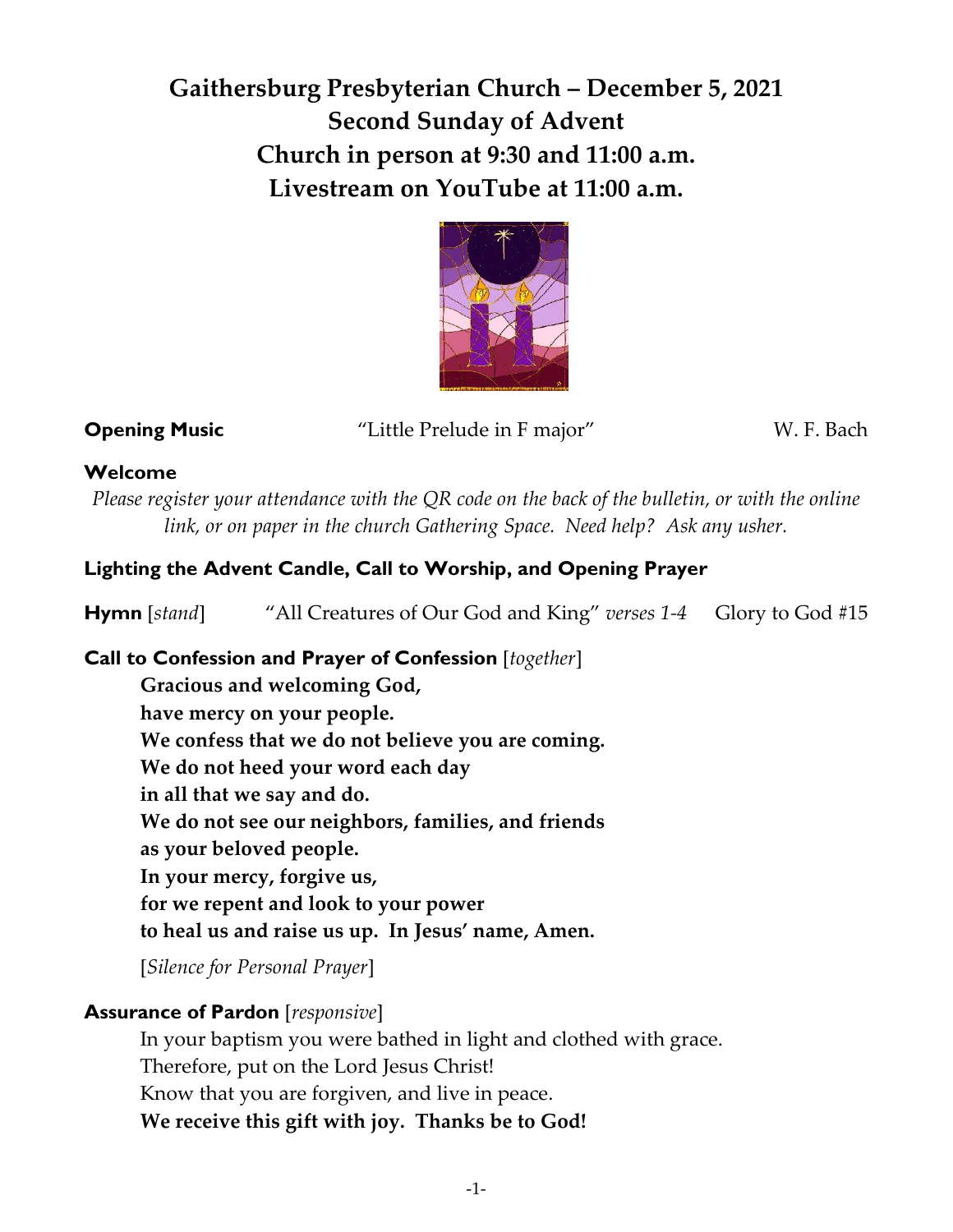# **We Listen to God's Word**

### **Children's Message** Carolyn Hayes

*Children and youth stay in worship today.*

## **Scripture Luke 1:26–38**

In the sixth month the angel Gabriel was sent by God to a town in Galilee called Nazareth, 27to a virgin engaged to a man whose name was Joseph, of the house of David. The virgin's name was Mary. 28And he came to her and said, 'Greetings, favored one! The Lord is with you.' <sup>29</sup>But she was much perplexed by his words and pondered what sort of greeting this might be. <sup>30</sup>The angel said to her, 'Do not be afraid, Mary, for you have found favor with God. 31And now, you will conceive in your womb and bear a son, and you will name him Jesus. 32He will be great, and will be called the Son of the Most High, and the Lord God will give to him the throne of his ancestor David. 33He will reign over the house of Jacob forever, and of his kingdom there will be no end.

<sup>34</sup>Mary said to the angel, 'How can this be, since I am a virgin?' <sup>35</sup>The angel said to her, 'The Holy Spirit will come upon you, and the power of the Most High will overshadow you; therefore the child to be born will be holy; he will be called Son of God. 36And now, your relative Elizabeth in her old age has also conceived a son; and this is the sixth month for her who was said to be barren. 37For nothing will be impossible with God.' 38Then Mary said, 'Here am I, the servant of the Lord; let it be with me according to your word.' Then the angel departed from her.

### **Luke 1:39–56**

In those days Mary set out and went with haste to a Judean town in the hill country, <sup>40</sup>where she entered the house of Zechariah and greeted Elizabeth. <sup>41</sup>When Elizabeth heard Mary's greeting, the child leapt in her womb. And Elizabeth was filled with the Holy Spirit 42and exclaimed with a loud cry, 'Blessed are you among women, and blessed is the fruit of your womb. 43And why has this happened to me, that the mother of my Lord comes to me? 44For as soon as I heard the sound of your greeting, the child in my womb leapt for joy. 45And blessed is she who believed that there would be a fulfilment of what was spoken to her by the Lord.'

And Mary said, 'My soul magnifies the Lord,

47 and my spirit rejoices in God my Savior,

<sup>48</sup> for he has looked with favor on the lowliness of his servant.

Surely, from now on all generations will call me blessed;

<sup>49</sup> for the Mighty One has done great things for me, and holy is his name.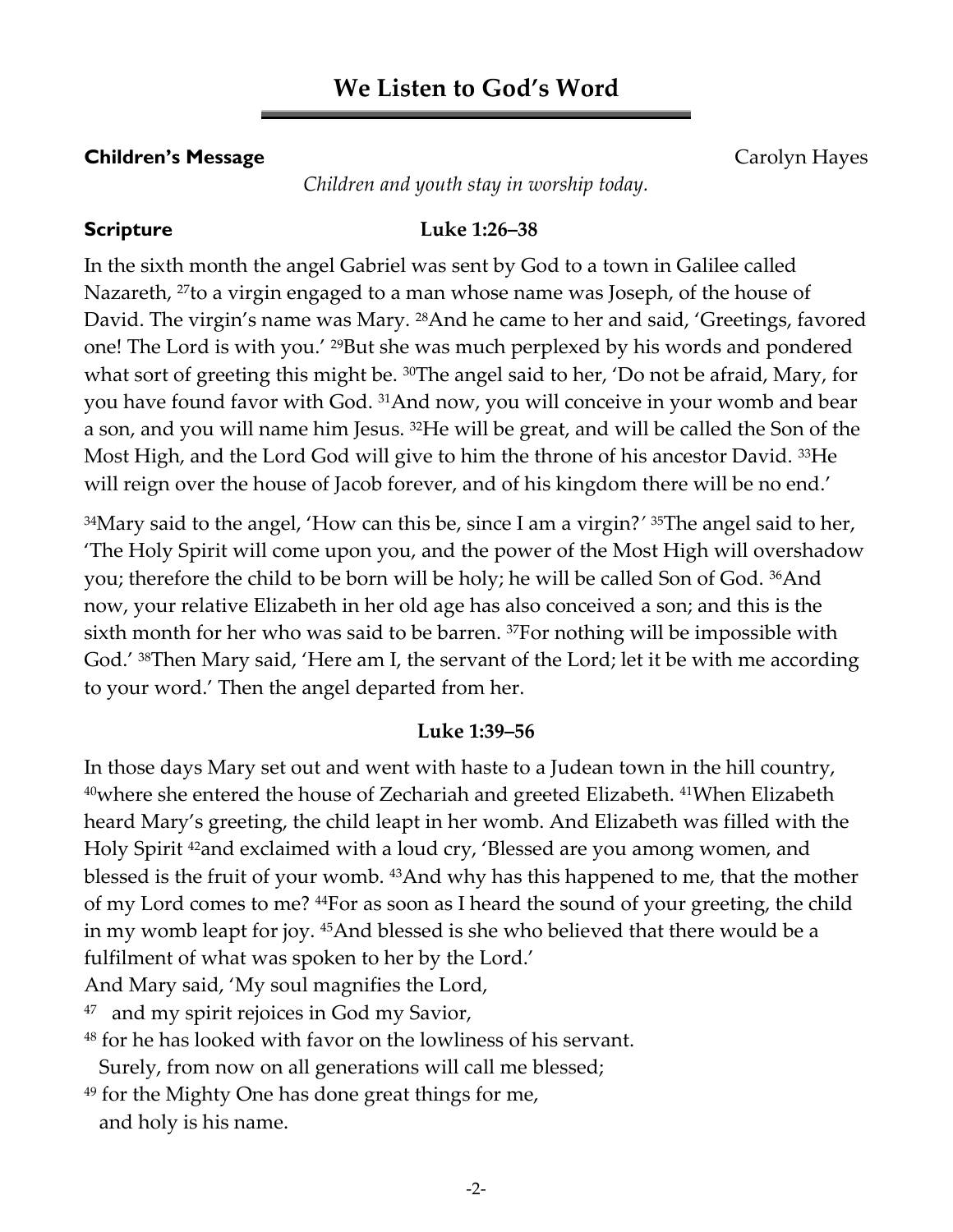- <sup>50</sup> His mercy is for those who fear him from generation to generation.
- <sup>51</sup> He has shown strength with his arm; he has scattered the proud in the thoughts of their hearts.
- <sup>52</sup> He has brought down the powerful from their thrones, and lifted up the lowly;
- <sup>53</sup> he has filled the hungry with good things, and sent the rich away empty.
- <sup>54</sup> He has helped his servant Israel, in remembrance of his mercy,

<sup>55</sup> according to the promise he made to our ancestors,

to Abraham and to his descendants forever.'

<sup>56</sup>And Mary remained with her for about three months and then returned to her home.

Holy Wisdom, Holy Word. **Thanks be to God.**

## **Sermon All You Can Eat Buffet** Rev. Mary Austin

# **We Respond to God's Grace**

# **Invitation to Generosity and Prayer of Thanksgiving**

**Communion Music** [*seated*]"He Came Down" *verses 1 and 2* Glory to God #137

**He came down that we may have love; He came down that we may have love; He came down that we may have love; Hallelujah forevermore.**

**He came down that we may have light; He came down that we may have light; He came down that we may have light; Hallelujah forevermore.**

## **Invitation to the Communion Table and Great Prayer of Thanksgiving**

The Lord be with you. **And also with you.** Lift up your hearts. **We lift them up to the Lord.** Let us give thanks to the Lord our God. **It is right to give our thanks and praise.**

It is truly right, and our greatest joy…

**Minute for Mission Minute for Mission Christmas Giving Tree**